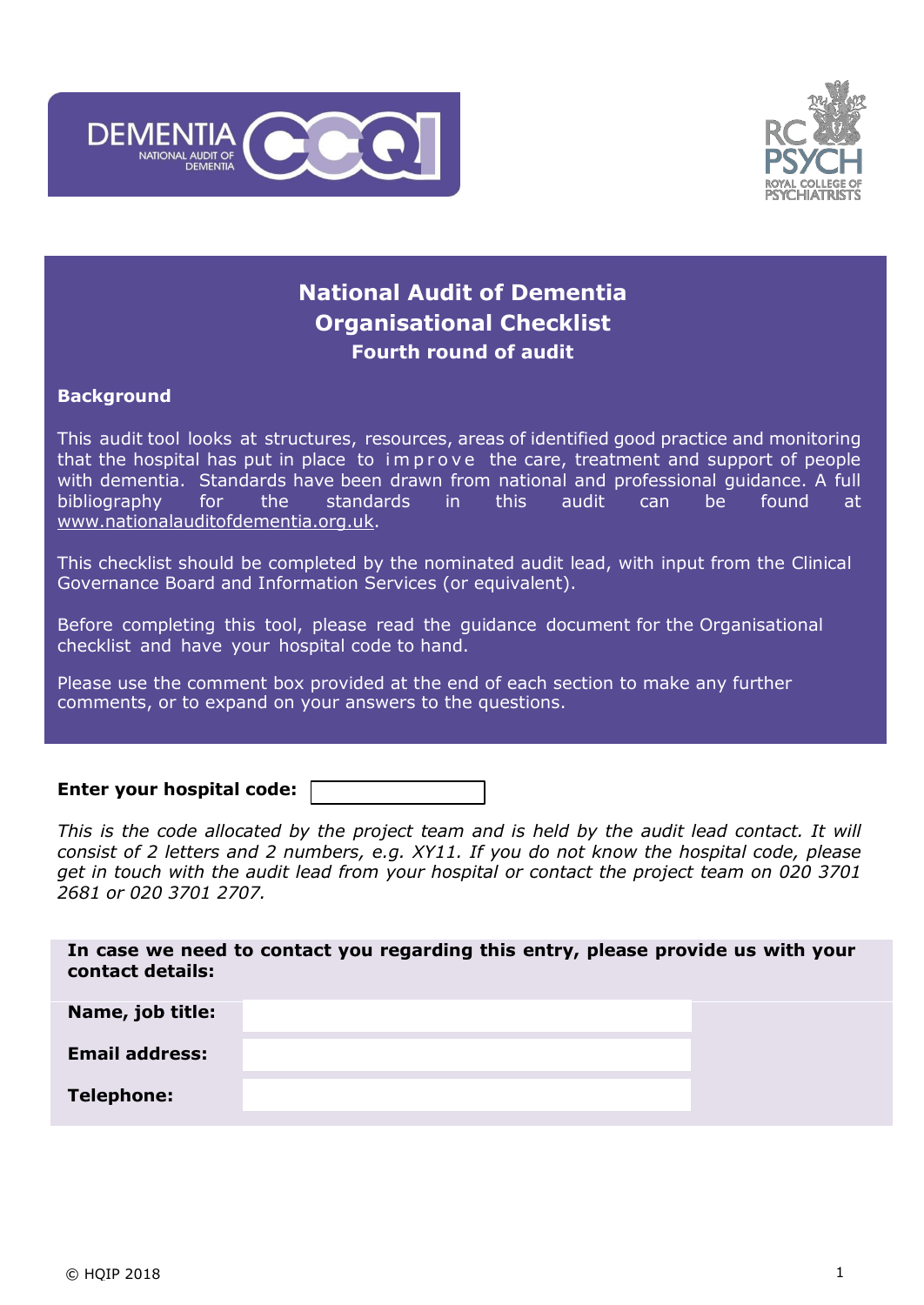# **SECTION 1: GOVERNANCE AND DELIVERY OF CARE**

**1. A care pathway or bundle for patients with dementia is in place:**

- **Yes**  $\rightarrow$  **Go** to **Q1a**  $\Box$
- $\Box$  $N$ **o**  $\rightarrow$  **Go** to **Q2**
- $\Box$ **In development**  $\rightarrow$  Go to Q1a

## **1a. A senior clinician is responsible for implementation and/or review of the care pathway:**

*N.B. They may also have responsibility for other areas.*

| $\perp$ | Yes |
|---------|-----|
| $\Box$  | No  |

| 1b. There is a care pathway/bundle for: |                                             |                                           |                               |  |  |
|-----------------------------------------|---------------------------------------------|-------------------------------------------|-------------------------------|--|--|
|                                         | $Yes \rightarrow Go$<br>to Q <sub>1</sub> c | In development $\rightarrow$ Go<br>to O1c | $No \rightarrow Go$<br>to $2$ |  |  |
| <b>Delirium</b><br><b>Stroke</b>        |                                             |                                           |                               |  |  |
| <b>Fractured neck of femur</b>          |                                             |                                           |                               |  |  |

**1c. It is/will be integrated with the dementia pathway:**

|                                | Yes | No |
|--------------------------------|-----|----|
| <b>Delirium</b>                |     |    |
| <b>Stroke</b>                  |     |    |
| <b>Fractured neck of femur</b> |     |    |

#### **2. The Executive Board regularly reviews information collected on:**

*Answer "Yes" if review is scheduled on a regular basis, e.g. quarterly or other specified interval. N.B. This can be carried out by a sub-committee, e.g quality and risk committee, reporting regularly to the main Board.*

#### **a) Re-admissions, in which patients with dementia can be identified in the total number of patients re-admitted**

| Yes |
|-----|
| No  |
|     |

## **b) Delayed discharge/transfers, in which patients with dementia can be identified in the total number of patients with delayed discharge/transfers:**

| $\perp$ | Yes |
|---------|-----|
|         | No  |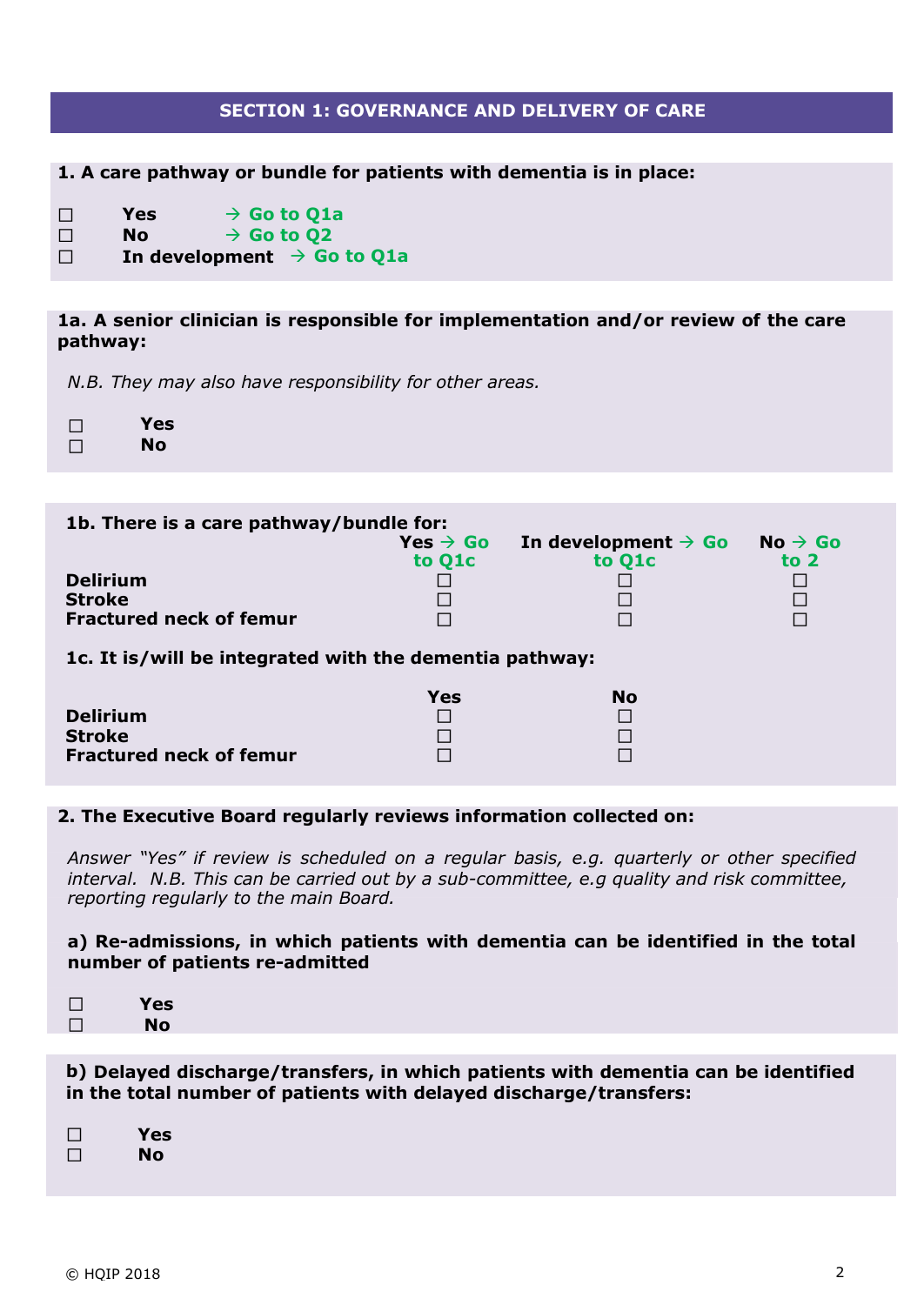**c) The number of in-hospital falls and the breakdown of the immediate causes, in which patients with dementia can be identified:**

**Yes**  $\Box$  $\Box$ **No**

#### **3. The Executive Board regularly receives feedback from the following:**

*Answer "Yes" if reporting and feedback is scheduled on a regular basis, e.g. quarterly or other specified interval. N.B. This can be carried out by a sub-committee, e.g. quality and risk committee, reporting regularly to the main Board.*

### **a) Clinical Leads for older people and people with dementia including Modern Matrons/Nurse consultant**

- $\Box$ **Yes**
- $\Box$ **No**
- **b) Complaints – analysed by age**
- $\Box$ **Yes**
- $\Box$ **No**

**c) Patient Advice and Liaison Services (PALS) – in relation to services for older people and people with dementia**

- $\Box$ **Yes**
- $\Box$ **No**
- $\Box$ **Wales**

**d) Patient/public forums or local Healthwatch – in relation to services for older people and people with dementia**

- $\Box$ **Yes**
- $\Box$ **No**

#### **4. There are champions for dementia at:**

*Dementia champions in general hospitals:*

- *Provide support and advice to colleagues on dementia care in the hospital; and*
- *Are in touch with other dementia champions in the hospital/trust/health board about dementia care improvement initiatives.*
- **a) Directorate level**
- $\Box$ **Yes**  $\Box$ **No**

**b) Ward level**

**Yes**  $\Box$  $\Box$ **No**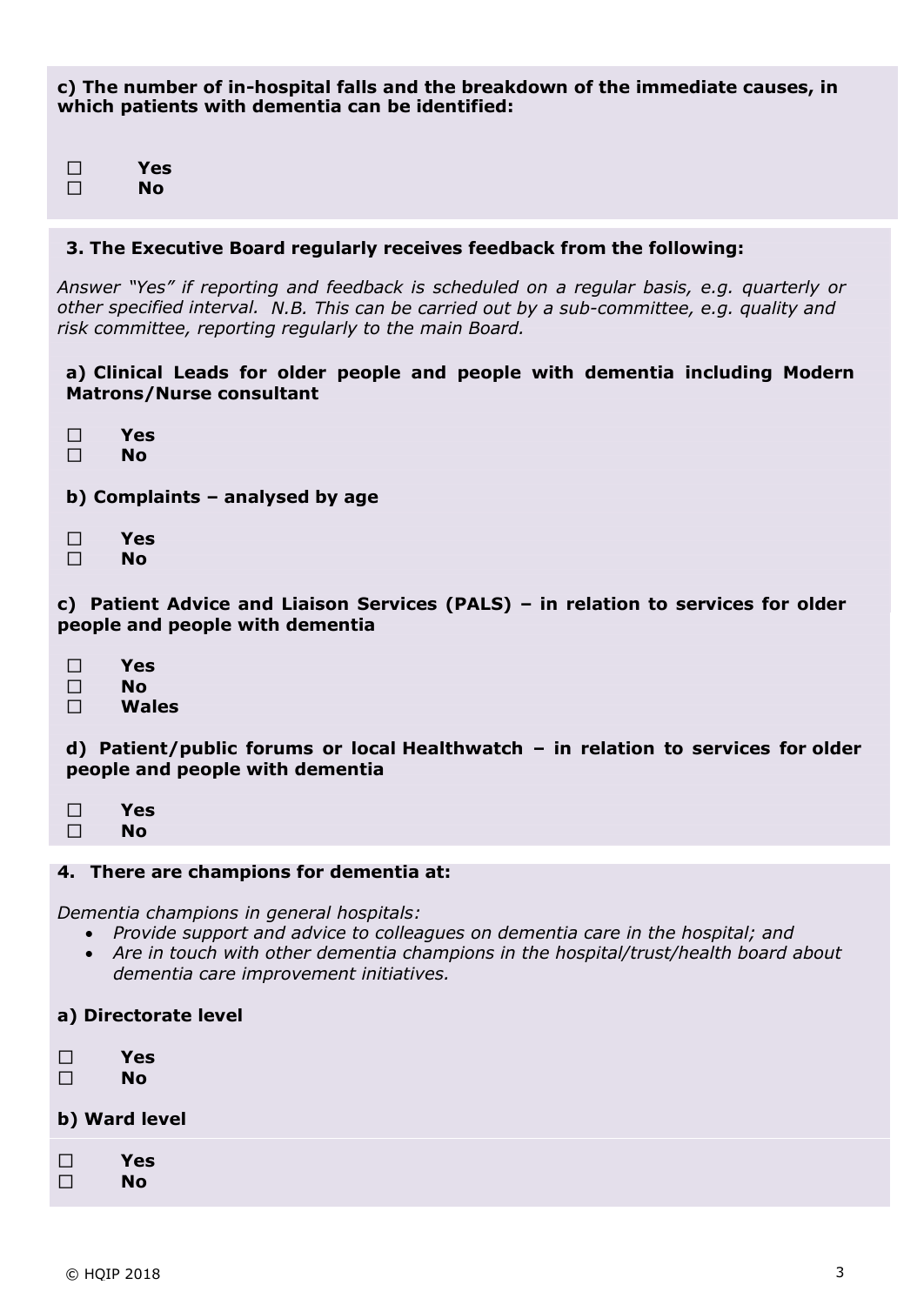#### **5. How many Full Time Equivalent (FTE) Dementia Specialist Nurses are employed to work in the trust/health board?**

*By Dementia Specialist Nurse, we mean nurses of Band 6 or above with the word "Dementia" specified in their job title. This can include nurses seconded to the hospital e.g. from the Mental Health Trust.* 

*For further instructions on job roles to include and exclude please see the separate guidance document.*

**5a. Comments on 5**

**6. Has a strategy or plan for carer engagement been produced? (For example, using Triangle of Care self-assessment tool or similar)?**

- П  $Yes \rightarrow Go$  to  $6a$
- $\Box$  $N$ **o**  $\rightarrow$  **Go** to 7

**6a. Is implementation of the strategy or plan scheduled for review?**

- $\Box$ **No**
- $\Box$ **Yes, less than once a year**
- $\Box$ **Yes, once a year**
- $\Box$ **Yes, more than once a year**

**7. A Dementia Working Group is in place and reviews the quality of services provided in the hospital:**

- $\Box$  **Yes**  $\rightarrow$  **Go** to 7a
- $\Pi$  **No**  $\rightarrow$  **Go** to 8
- **7a. The group meets:**
- **Quarterly**
- **Bi-monthly**
- **Monthly**
- **Other – please specify:**
- **7b. The group includes:**
- **Healthcare professionals**
- **Organisations which support people with dementia e.g. Alzheimer's Society**
- **Carer/service user representation**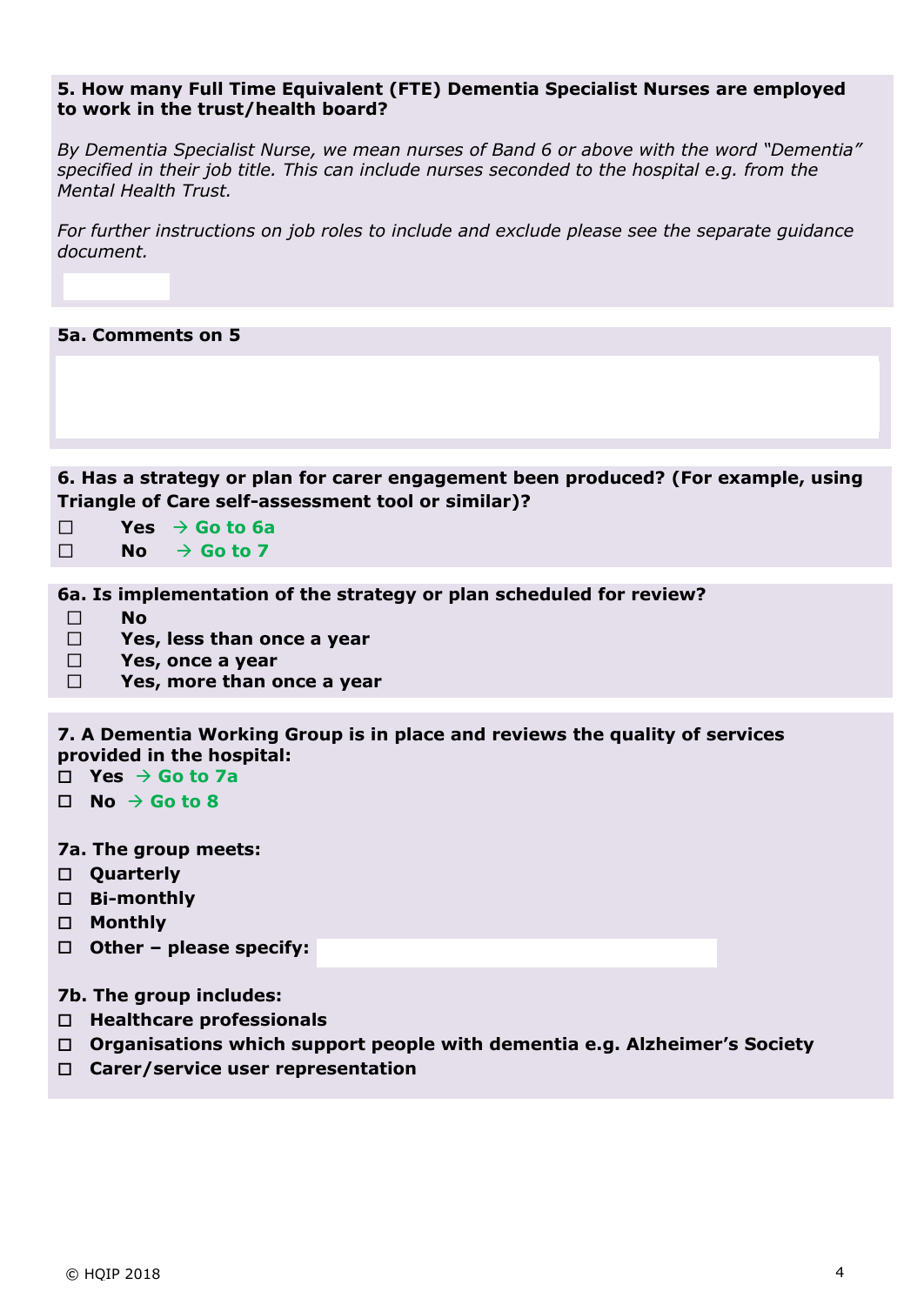**8. Ward staffing levels (nurses, midwives and care staff) are made available for the public to view:** *(tick all that apply)*

- **Yes, on the trust website on a monthly basis**
- **Yes, on the wards**
- **No**

```
9. An evidence-based tool is used for establishing ward staffing levels:
See separate guidance document for examples of tools.
\Box Yes \rightarrow Go to 9a
\Box No \rightarrow Go to 10
9a. Does the tool take into account patient dependency and acuity?
 Yes
 No
```
### **10. Protected mealtimes are established in all wards that admit adults with known or suspected dementia:**

*Answer "Yes" if this applies to all wards admitting adults with known or suspected dementia.*

 $\Box$  $Yes$   $\rightarrow$  **Go** to 10a  $N$ **o**  $\rightarrow$  **Go** to 11  $\Box$ 

# **10a. Wards' adherence to protected mealtimes is reviewed and monitored:**

*E.g. there is a local system for reporting and monitoring this.*

- $\Box$ **Yes**  $\Box$ **No**
- 

**11. The hospital has in place a scheme/programme which allows identified carers of people with dementia to visit at any time, including at mealtimes (e.g. Carer's passport):**

 $\Box$ **Yes**  $\Box$ **No**

*Do you have any additional comments to make on Section 1: Governance and delivery of care?*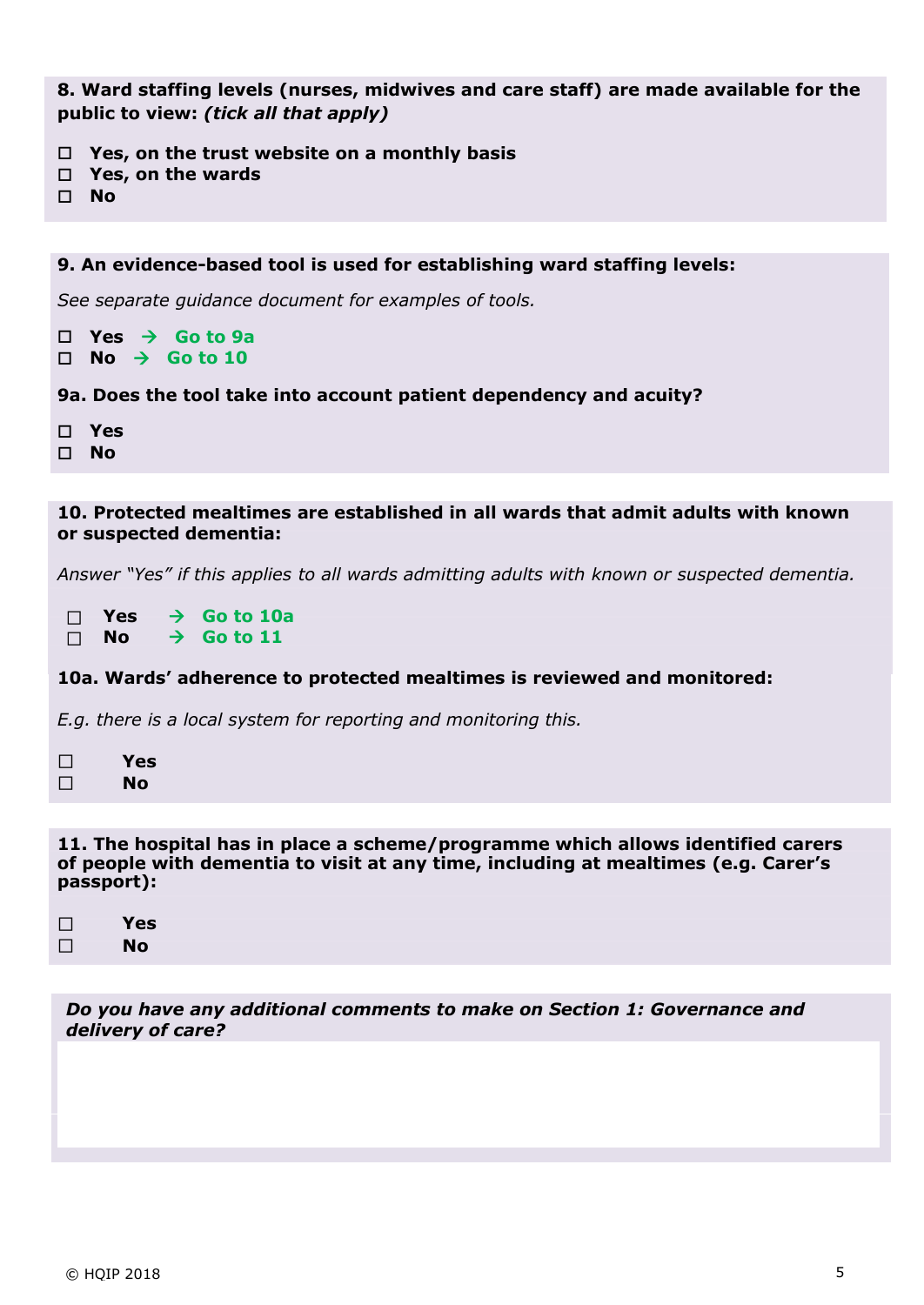# **SECTION 2: DISCHARGE AND TRANSFER MONITORING**

**12. Instances of night time bed moves (i.e. between 8pm and 8am) are noted and reported at executive board level:**

 **Yes, for all patients, and patients with cognitive/memory impairment (including dementia and delirium) can be identified**

 **Yes, for all patients but with no break down**

 **Yes, for patients with cognitive/memory impairment (including dementia and delirium) only**

 **No**

*Do you have any comments to make on Section 2: Discharge and transfer monitoring?* 

### **SECTION 3: INFORMATION**

#### **13. There is a formal system (pro-forma or template) in place for gathering information pertinent to caring for a person with dementia:**

*Answer "Yes" if there is a dedicated or a generally used system, which is also used with people with dementia. This can be a form, template or checklist. It should prompt the collection of information and ensure it is consistently presented. Examples include Patient Passports, "This is Me" booklet.*

*N.B A "No" answer will mean the next applicable question is Q15*.

 $Yes$   $\rightarrow$  **Go** to 13a  $\Box$  $N$ **o**  $\rightarrow$  **Go to 15**  $\Box$ 

#### **13a. Information collected by the pro-forma includes personal details, preferences and routines:**

*This could include details of preferred name, need to walk around at certain times of day, time of rising/retiring, likes/dislikes regarding food etc.*

 **Yes**  $\Box$ **No**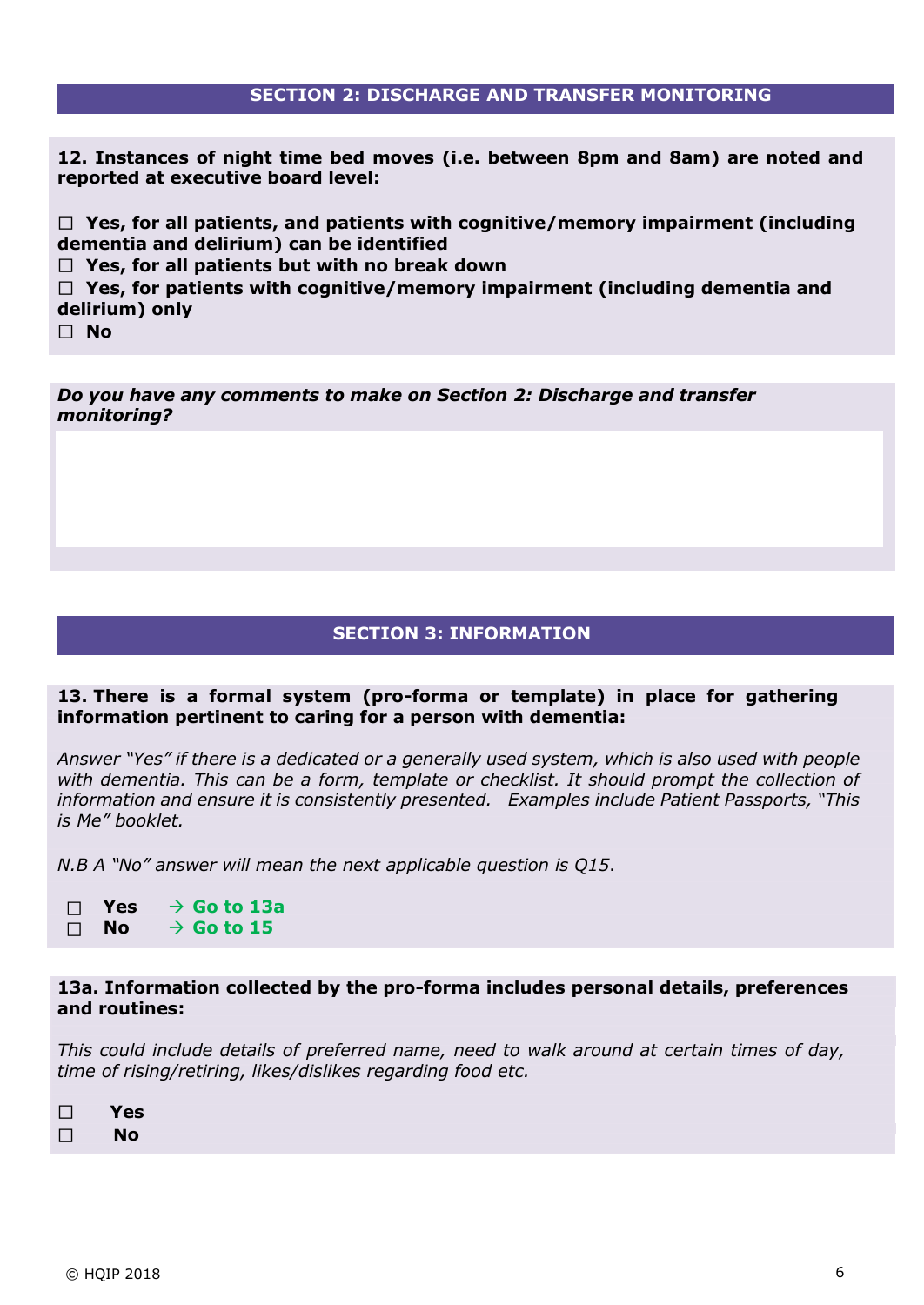## **13b. Information collected by the pro-forma includes reminders or support with personal care:**

*This could include washing, dressing, toileting, hygiene, eating, drinking, and taking medication.*

| Yes       |
|-----------|
| <b>No</b> |

## **13c. Information collected by the pro-forma includes recurring factors that may cause or exacerbate distress:**

*This could include physical factors such as illness or pain, and/or environmental factors such as noise, darkness.*

 $\Box$ **Yes** П **No**

### **13d. Information collected by the pro-forma includes support or actions that can calm the person if they are agitated:**

*This could include information about indicators, especially non-verbal, of distress or pain; any techniques that could help with distress, e.g. reminders of where they are, conversation to distract, or a favourite picture or object.*

| Yes |
|-----|
| No  |

## **13e. Information collected by the pro-forma includes life details which aid communication:**

*This could include family situation (whether living with other family members, spouse, pets etc), interests and past or current occupation.*

| П | Yes |
|---|-----|
|   | No  |

#### **13f. Information collected by the pro-forma includes how the person with dementia communicates with others/understands communication:**

*This could include the need for staff to speak slowly and make eye contact, use of visual cues such as pictures, etc.*

| $\perp$ | Yes |
|---------|-----|
| $\perp$ | No  |

**14. The form prompts staff to approach carers or relatives to collate necessary information:**

| $\Box$ | Yes |
|--------|-----|
| $\Box$ | No  |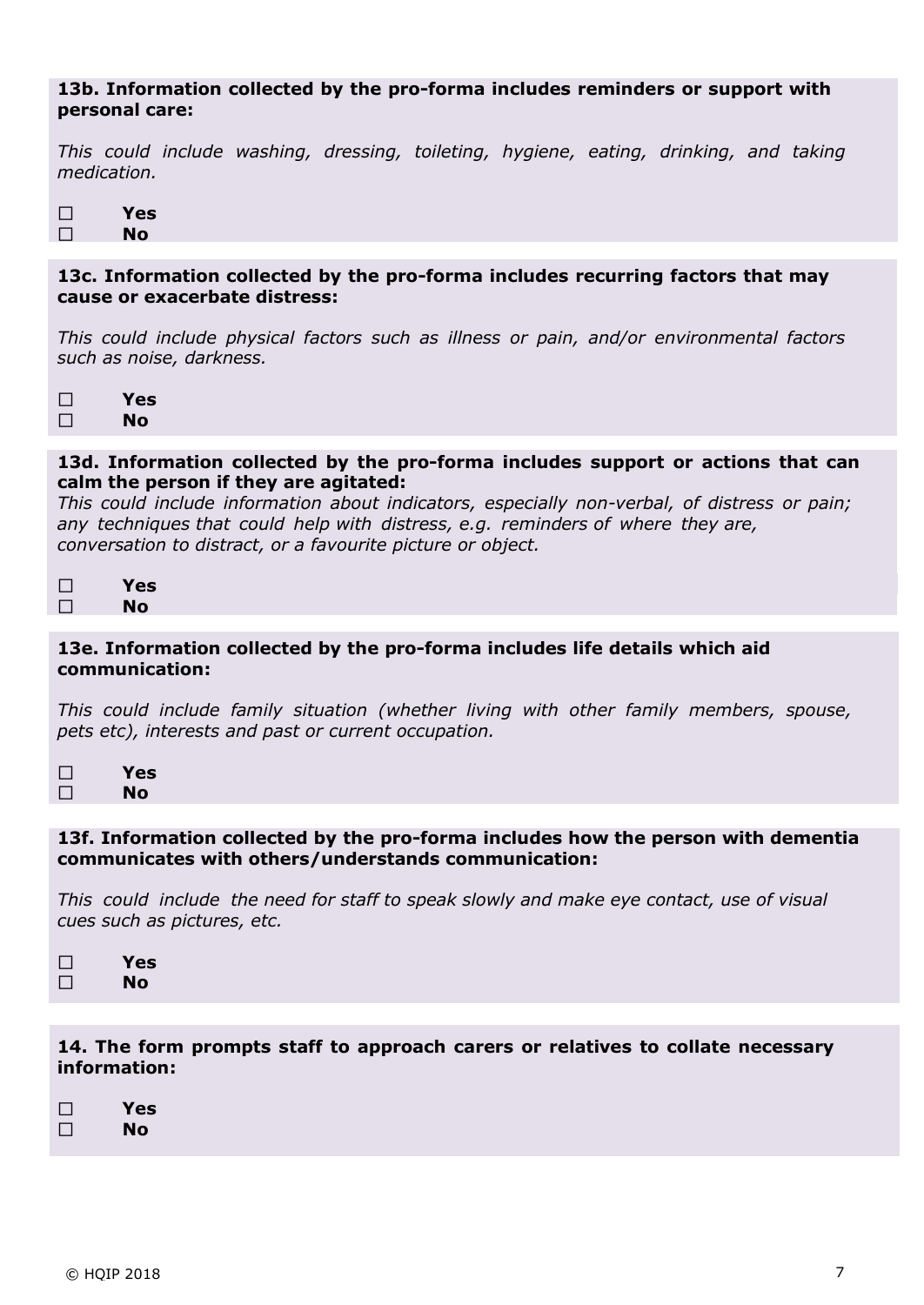## **15. Documenting use of personal information in practice:**

*This exercise can be carried out by anyone who is a dementia champion or equivalent (i.e. does not have to be done by the audit lead). Please read the separate Organisational Checklist guidance document before completing this question. You can find this on the audit website.*

*Please select the three wards (not mental health wards) in your hospital which have the highest admissions of people with dementia.*

## *Please provide the names of the wards:*

| Ward 1: |  |
|---------|--|
|         |  |
| Ward 2: |  |
|         |  |
| Ward 3: |  |

*Now, please arrange to make a check on 10 patients across these wards (10 total, not 10 per ward) who should have a personal information document, to see if the document is present. The check should be carried out in alphabetical order of last name – across the three wards (this will randomise the check).*

*You should include in your check patients with dementia who have need of a personal information document such as "This is Me". For all inclusion and exclusion criteria, please see the separate Organisational Checklist guidance document.*

- **a) Please enter the number of patients checked:**
- **b) Please enter the number of patients where the information was present:**

**15c. Please provide in this box the reason why each patient who did not have an information document, didn't have one.**

*Do you have any comments to make on Section 3: Information?*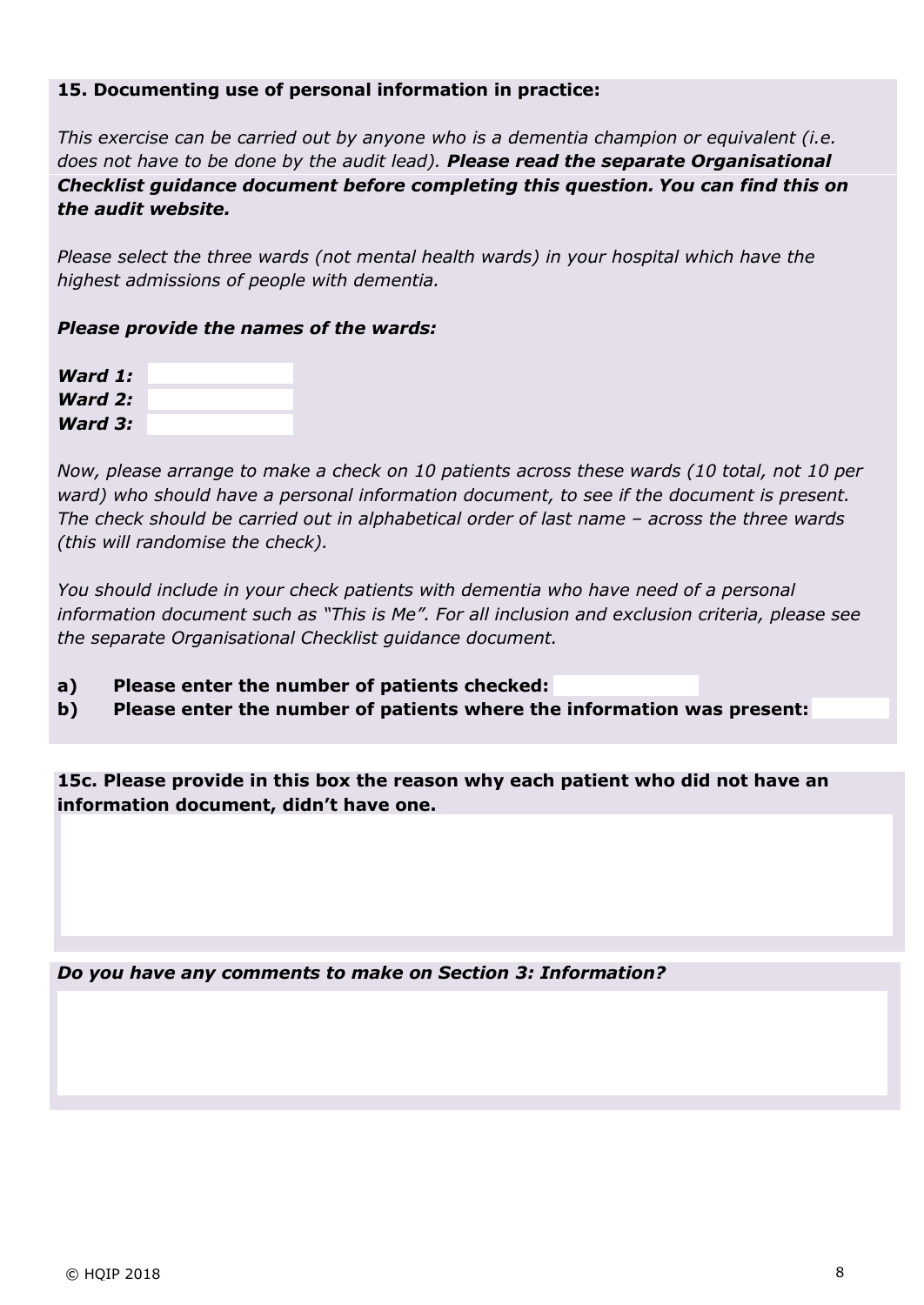# **SECTION 4: RECOGNITION OF DEMENTIA**

**16. There is a system in place across the hospital that ensures that all staff in the ward or care area are aware of the person's dementia or condition and how it affects them:**

*Answer "Yes" if there is a visual identifier, e.g. in casenotes, for dementia, or other flagging system that ensures dementia is quickly identified.*

- **Yes**  $\rightarrow$  **Go** to Q16a  $\Box$
- $N$ **o**  $\rightarrow$  **Go** to **Q17**  $\Box$

**16a. Please say what this is:**

- **A visual indicator, symbol or marker**  $\Box$
- **Alert sheet**  $\Box$
- **A box to highlight or alert dementia condition in the notes or care plan**  $\Box$
- $\Box$ **Other, please specify:**

**17. There is a system in place across the hospital that ensures that staff from other areas are aware of the person's dementia or condition whenever the person accesses other treatment areas:**

*E.g. for assessment.*

*Answer "Yes" if there is a visual identifier, e.g. in casenotes for dementia, or other flagging system that ensures dementia is quickly identified.*

 $Yes \rightarrow Go$  to 017a  $\Box$  $\Box$  $N$ **o**  $\rightarrow$  **Go** to 18

**17a. Please say what this is:**

- $\Box$ **A visual indicator, symbol or marker**
- $\Box$ **Alert sheet**
- $\Box$ **A box to highlight or alert dementia condition in the notes or care plan**
- **Other, please specify:**  $\Box$

**18. The Dementia lead or dementia working group collates feedback from carers on the written and verbal information provided to them:**

 **Yes**

 **No**

*Do you have any comments to make on Section 4: Recognition of dementia?*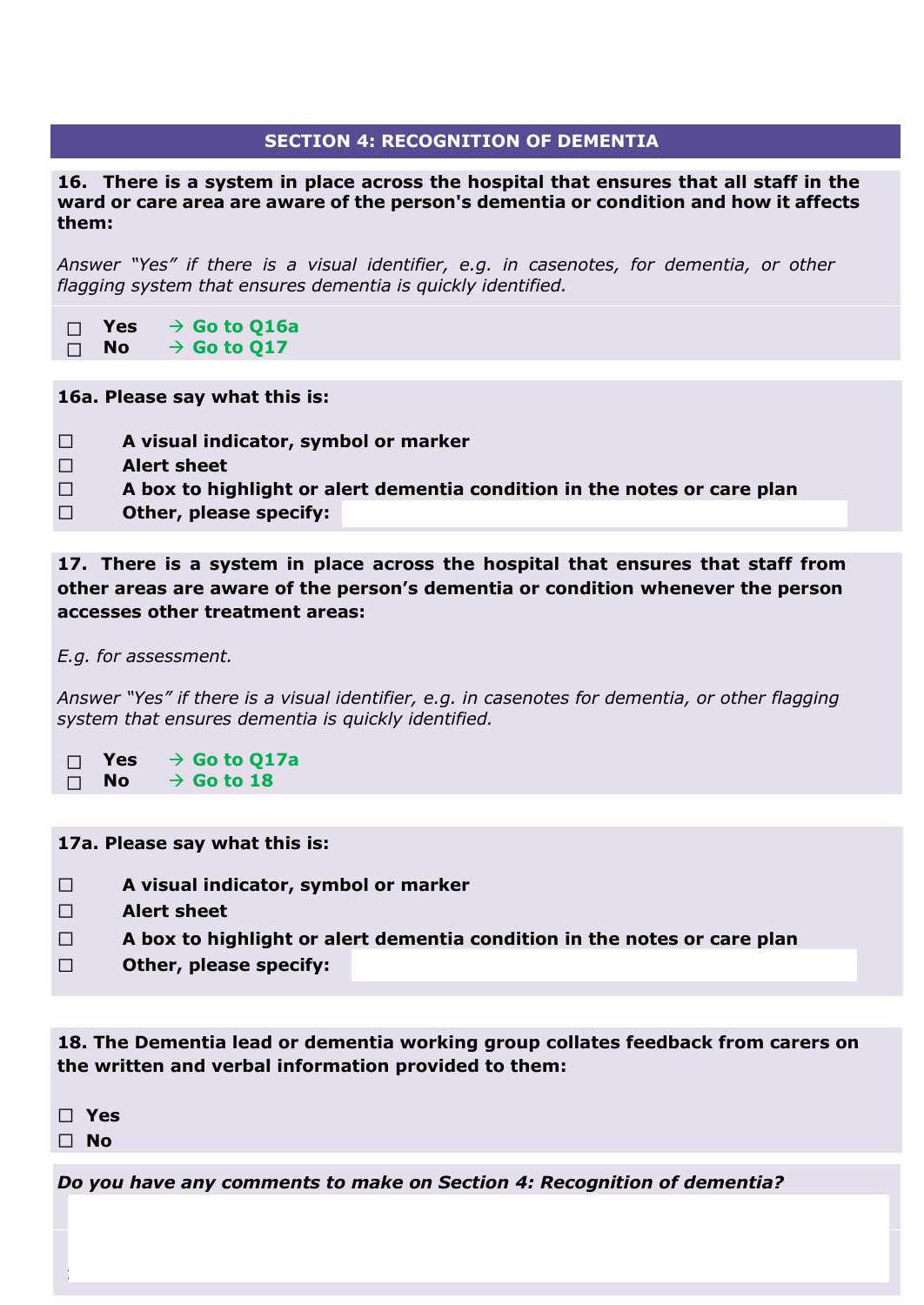## **SECTION 5: TRAINING, LEARNING AND DEVELOPMENT**

**19. There is a training and knowledge framework or strategy that identifies necessary skill development in working with and caring for people with dementia:**

 $\Box$ **Yes**

 $\Box$ **No**

**Questions 20 to 24 are about training that is provided to acute healthcare staff employed directly by the hospital who are involved in the care of people with dementia (or suspected dementia):**

*Training provision can refer to in-house training, knowledge sharing sessions, induction, online training, or other scheduled learning event including ward-based training provided by a specialist practitioner e.g. dementia champion, liaison nurse.*

#### **20. Dementia awareness training:**

*Tick all that apply for each of the staff groups.*

|                                                                                       | <b>Mandatory Provided on</b><br>induction | <b>Provided in the</b><br>last 12 months<br>(either in- house<br>or externally) | <b>Not provided in</b><br>the last 12<br>months |
|---------------------------------------------------------------------------------------|-------------------------------------------|---------------------------------------------------------------------------------|-------------------------------------------------|
| <b>Doctors</b>                                                                        |                                           |                                                                                 |                                                 |
| <b>Nurses</b>                                                                         |                                           |                                                                                 |                                                 |
| <b>HCAs</b>                                                                           |                                           |                                                                                 |                                                 |
| <b>Other allied healthcare</b><br>professionals, e.g.<br>physiotherapists, dieticians |                                           |                                                                                 |                                                 |
| Support staff in the<br>hospital, e.g.<br>housekeepers, porters,<br>receptionists     |                                           |                                                                                 |                                                 |

**21. The dementia awareness training includes input from/makes use of the experiences of people with dementia and their carers:**

*This could be a presentation from a person with dementia and carer; use of patient/carer diaries; use of feedback from questionnaires, audits and complaints relating to people with dementia.*

**Yes**  $\Box$ 

 $\Box$ **No**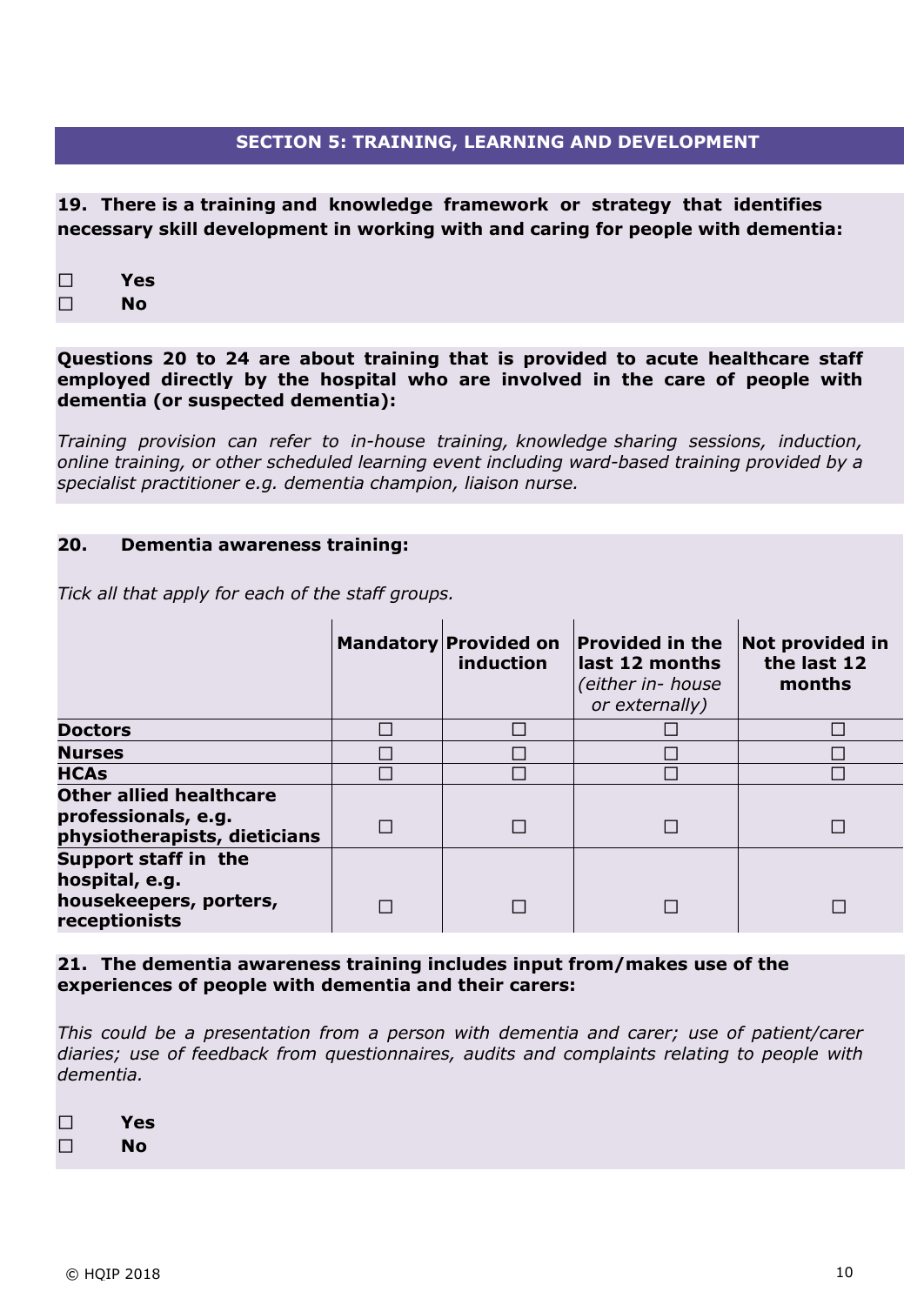**22. What format is used to deliver basic dementia awareness training?**

**eLearning module**

- **Workbook**
- **Workshop/Study Day**
- **Higher Education Module**
- **D** Other, please specify:

**23. How many staff were provided with training in at least Tier 1/'Informed'/ dementia awareness between 1 April 2017 – 31 March 2018… (***please enter numbers***)**

**23a. In the trust?**

 **OR Don't know** 

**23b. In the hospital?**

 **OR Don't know** 

**24. What is the total number of adult beds excluding maternity and mental health beds in your hospital at 31 March 2018?**

**25. Contracts with external providers (for services such as catering and security) where staff will come into contact with people with dementia, specify that the staff should have training in dementia awareness:**

- **Yes, all contracts**
- **Yes, other – please specify:**  $\Box$
- $\Box$  **No**

*Do you have any comments to make on Section 5: Training, learning and development?*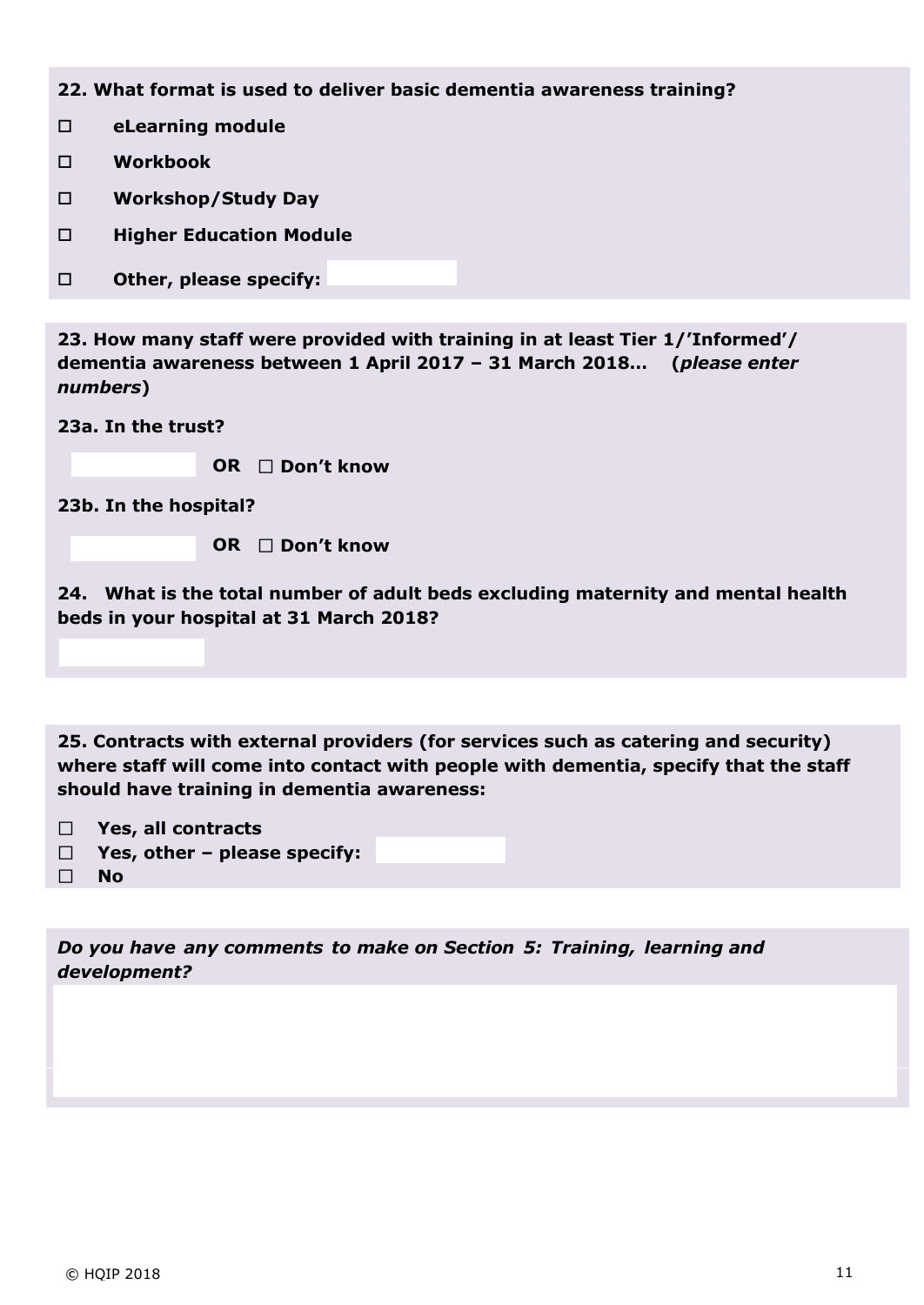## **SECTION 6: SPECIFIC RESOURCES SUPPORTING PEOPLE WITH DEMENTIA**

#### **26. The hospital has access to intermediate care services, which will admit people with dementia:**

*Answer "Yes" if criteria for admission to intermediate care services do not exclude people on the basis of dementia, confusion, memory problems or mental health problems.*

 $Yes \rightarrow Go$  to  $Q26a$ ⊔  $\Box$  $N$ **o**  $\rightarrow$  **Go** to **Q27** 

#### **26a. Access to intermediate care services allows people with dementia to be admitted to intermediate care directly and avoid unnecessary hospital admission:**

*Answer "Yes" if criteria for admission to intermediate care services for people with dementia allows direct admission.*

| $\Box$ | Yes |
|--------|-----|
| П      | No  |

#### **27. There is a named dignity lead to provide guidance, advice and consultation to staff:**

*Answer "Yes" if there is a named person whom staff can consult on providing dignified, person-centred care, including when caring for people with dementia.*

| TТ     | <b>Yes</b> |
|--------|------------|
| $\Box$ | No         |

#### **28. There is a named person/identified team who takes overall responsibility for complex needs discharge and this includes people with dementia:**

*Answer "Yes" if there is a named person who can have input into discharge and support and advise those staff planning individual discharge for people with dementia, including coordinators.*

 $Yes \rightarrow Go$  to  $Q28a$  $\Box$  $N$ **o**  $\rightarrow$  **Go** to Q29  $\Box$ 

#### **28a. This person/team has training in ongoing needs of people with dementia:**

**Yes No**

**28b. This person/team has experience of working with people with dementia and their carers:**

| Yes       |
|-----------|
| <b>No</b> |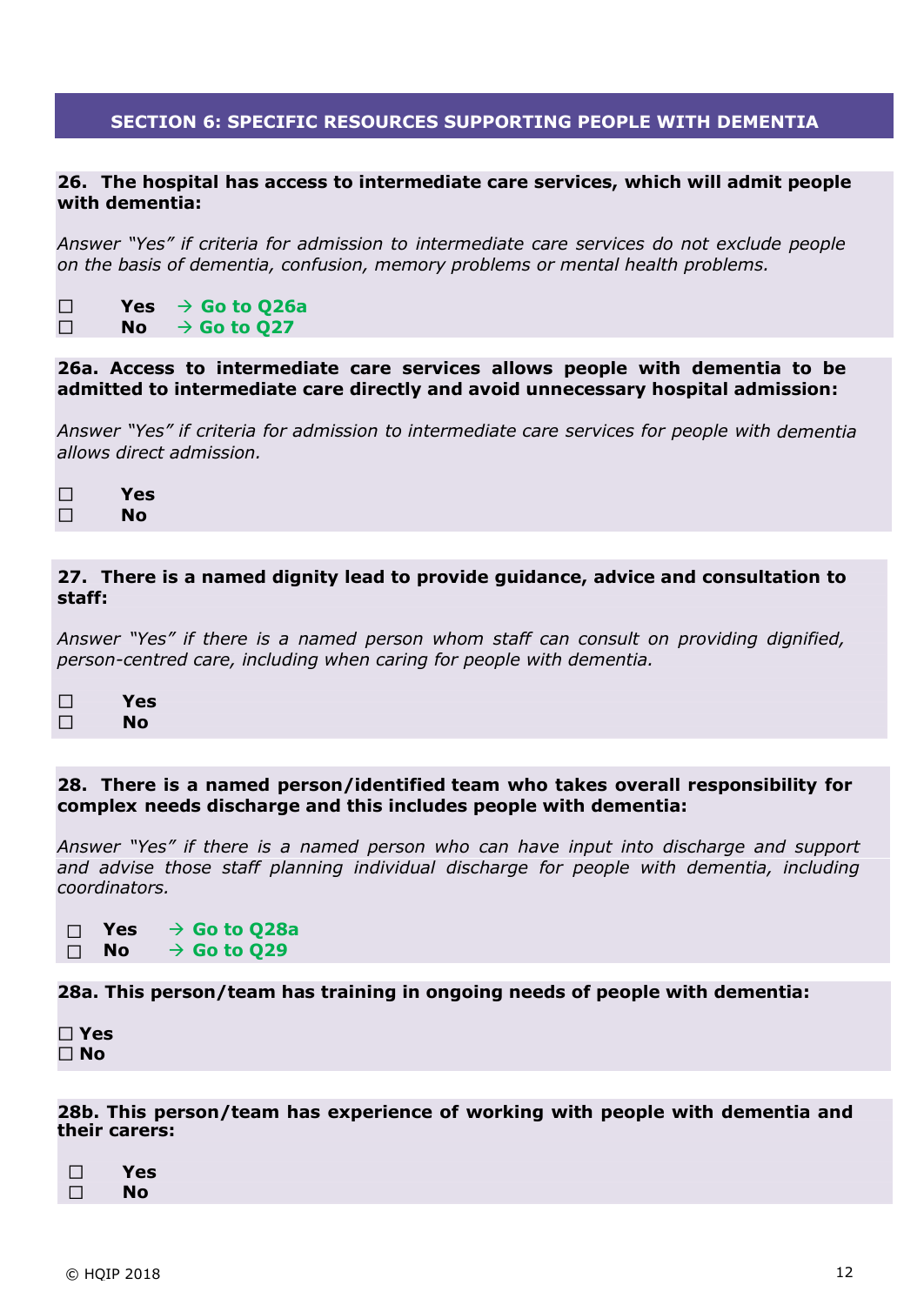#### **29. There is a social worker or other designated person or team responsible for working with people with dementia and their carers, and providing advice and support, or directing to appropriate organisations or agencies:**

*This could include help with: problems getting to and from hospital; benefits; residential and nursing care; help at home; difficulties for carers/relatives such as illness, disability, stress or other commitments that may affect their ability to visit or to continue care.*

*The role should involve responsibility for support and advice as stated, but need not be limited to work with people with dementia and their carers.*

| П | Yes |
|---|-----|
| П | No  |

**30. The hospital can provide finger foods for people with dementia (please select one option only):**

**Patients can choose a complete meal option (including vegetarian) that can be eaten without cutlery (finger food) every day**

**Patients can choose a complete meal option (including vegetarian) that can be eaten without cutlery from four to six days per week**

**Patients can choose a complete meal option (including vegetarian) that can be eaten without cutlery two or three days per week**

**Patients can choose a complete meal option (including vegetarian) that can be eaten without cutlery only one day per week**

**Finger food consists of sandwiches/wraps only**

#### **31. The hospital can provide 24 hour food services for people with dementia (please select one option only):**

*Where the organisation's 24-hour food services cannot meet the needs of all patients, including those with specific dietary requirements (such as vegetarians, those requiring puréed or gluten-free foods), the fifth option (i.e. Food is not available 24 hours a day) must be selected.*

**In addition to the main meals, other food, for example toast, sandwiches, cereals, soup, and lighter hot dish(es), is available 24 hours a day**

**In addition to the main meals, other food, for example toast, sandwiches, cereals, soup, are available, but less than 24 hours a day** 

**Simple food supplies, for example bread, cereal, yoghurt and biscuits, are available 24 hours a day** 

**Only snacks (biscuits, cake) are available 24 hours a day**

**Food is not available 24 hours a day**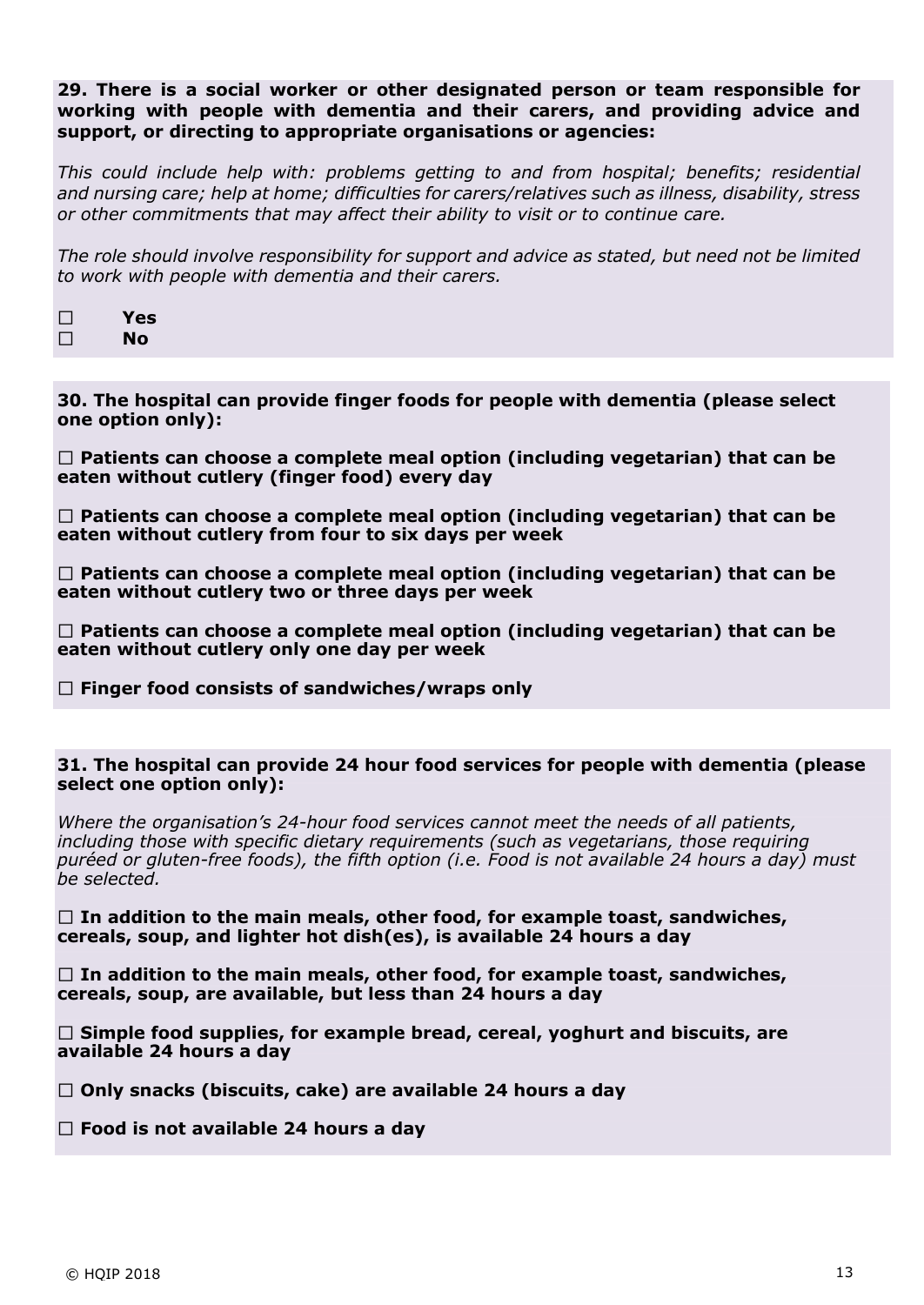# **32. There is access to advocacy services with experience and training in working with people with dementia:**

*Answer "Yes" if advocates have experience in working with people with dementia and have training in involvement of users and carers and the Mental Capacity Act.*

| $\Box$ | Yes |
|--------|-----|
| П      | No  |

**33. Opportunities for social interaction for patients with dementia are available. e.g. to eat/socialise away from their bed area with other patients:**

- **Yes, on all adult wards Yes, on care of the elderly wards**
- **Yes, other – please specify:**

**No**

*Do you have any comments to make on Section 6: Specific resources supporting people with dementia?*

# **SECTION 7: ENVIRONMENT**

**34. The physical environment within the hospital has been reviewed using an appropriate tool (for example, King's Fund Enhancing the Healing Environment; Patient Led Assessment of the Care Environment etc.) to establish whether it is "dementia-friendly":**

- **Throughout the hospital Go to 34a**
- **All adult wards/areas Go to 34a**
- **All care of the elderly wards/areas Go to 34a**
- **Designated dementia wards only Go to 34a**
- **Other, please specify: Go to 34a**
- $\Box$  **No**  $\rightarrow$  Go to comment box at the end of the section

**34a. Environmental changes based on the review are:**

- **Completed**
- **Underway**
- **Planned but not yet underway**
- **Planned but funding has not been identified**
- **Plans are not in place**